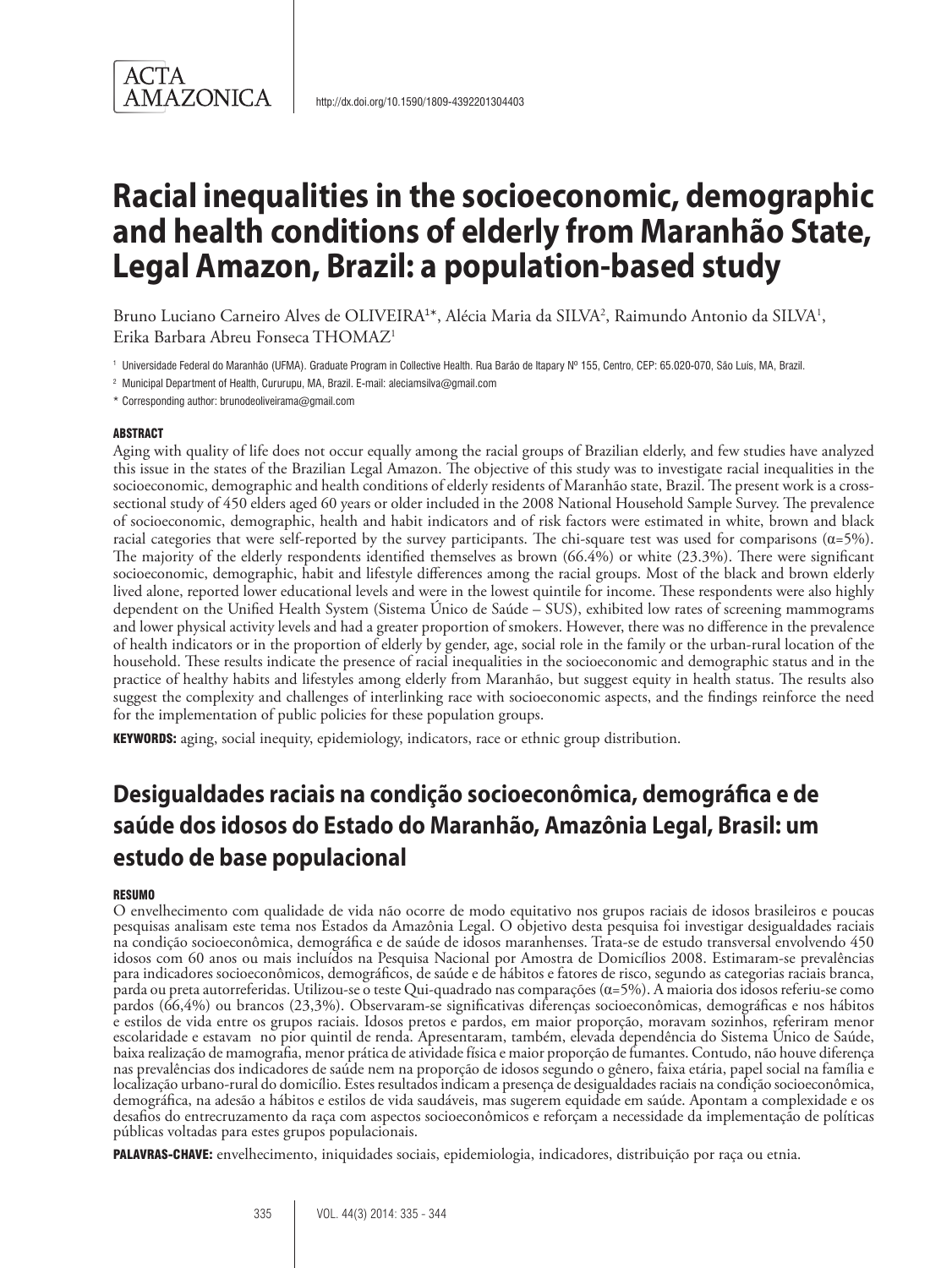

## **INTRODUCTION**

Population aging with quality of life is one of the great challenges of contemporary public health because it does not occur in a fair and homogeneous way in the different subgroups of elderly (Jardim *et al.* 2006; Alencar *et al.* 2010). In Brazil, the proportion of elderly population is increasing in an intensive and accelerated way in all regions and states of the Federation, but this population is still characterized by the unequal distribution of risk and protective factors and health problems among the racial groups of elderly residents in these areas (Rebouças *et al*. 2011; Oliveira 2013).

Studies reveal that elderly black and brown Brazilians exhibit worse general living conditions and health status compared to the elderly white population (Rebouças e Pereira 2008; Oliveira 2013). These racial inequalities would be generated throughout the various life stages until old age through complex interactive mechanisms of color/race with markers of social status, which would be expressed in the individual and contextual indicators that are widely used to assess and monitor the social and health profiles of the elderly (Rebouças e Pereira 2008; Oliveira 2013).

However, there is currently little information on racial inequalities during the aging of residents of the states that compose the Brazilian Legal Amazon, thus limiting the determination of the local situation of racial groups of elderly in this important macro-region (Araújo *et al.* 2010; Rebouças *et al*. 2011; IBGE 2011a).

This evaluation is particularly important in Maranhão state, Brazil, because this state has the largest number and percentage of elderly residents in the Brazilian Legal Amazon. In 2010, this state had 568,681 elderly people, which represented 8.6% of its general population and 30.1% of the elderly in the Brazilian Legal Amazon. Additionally, Maranhão is the Brazilian state with the third highest proportion of African descents, is the second poorest state in the Federation and is still in the intermediate stage of demographic and epidemiological transition (IBGE 2011a; PNUD 2013). Therefore, it is hypothesized that striking racial inequalities occur in the socioeconomic, demographic and health conditions among the elderly in this Brazilian state.

Although previous studies have already indicated serious social inequalities in the general living condition in Maranhão state (IBGE 2010; Oliveira *et al.* 2010), few studies have evaluated the presence of racial inequalities and their current impacts on racial composition and socioeconomic, demographic and health conditions in elderly residents of Maranhão state (Oliveira *et al.* 2010; Oliveira 2013). Thus, the racial gradients in the general living conditions and health status of the elderly living in part of the Brazilian Legal Amazon are still unknown. The aim of this study was to investigate the presence of racial inequalities in the socioeconomic, demographic and health conditions of elderly residents of Maranhão state, Brazil.

#### **MATERIALS AND METHODS**

The study has a cross-sectional design, and the National Household Sample Survey (Pesquisa Nacional por Amostra de Domicílios - PNAD), conducted in 2008 by the Brazilian Institute of Geography and Statistics (Instituto Brasileiro de Geografia e Estatística - IBGE), was used as the data source. The PNAD is a population-based survey that is conducted annually. Each year, information representative of the Brazilian population is collected. In 2008, a health supplement was added, and informations about the living conditions and health status of Brazilians were obtained. The PNAD uses a complex probability sample of households from all Brazilian regions obtained during up to three selection stages (IBGE 2008).

Only municipalities of Maranhão state were included in the present study. The municipalities were selected in the first stage of the sampling. The census sectors were selected in the second stage, and finally, households were sampled in each census sector in the last stage (IBGE 2008). A total of 7,287 individuals from 1,841 households of Maranhão state were surveyed. Of these individuals, 630 individuals were 60 years or older. Elderly whose information about color/race was reported by others (n=173) and elderly belonging to the yellow  $(n=05)$  or indigenous  $(n=01)$  color/race categories or with a non-reported category (n=01) were excluded from the study. Thus, the final population analyzed in this study consisted of 450 elderly, who identified themselves as white, brown or black (IBGE 2008). Thus, the IBGE criterion that recommends the use of self-reported color/race in health studies was adopted (Travassos and Williams 2004; IBGE 2011a).

In the PNAD, the classification of color or race is synonymous. The interviewees are encouraged to represent their race when referring to their skin color. Thus, the question about color/race reveals the racial group with which the individuals identify themselves (Travassos and Williams 2004; IBGE 2011a). However, in Brazil, this pattern of racial classification combines phenotypic and socioeconomic aspects. Depending on the individual or contextual features, the formed racial groups might not be homogeneous, and individuals do not always belong to the groups in a definite and unequivocal manner (Travassos and Williams 2004; Maio *et al.* 2005).

In this study, demographic, socioeconomic, health and habit indicators and risk factors were used, taking as a reference a matrix of indicators widely used to assess the living conditions and health status of Brazilian elderly (Rebouças e Pereira 2008; Rebouças *et al.* 2011). The following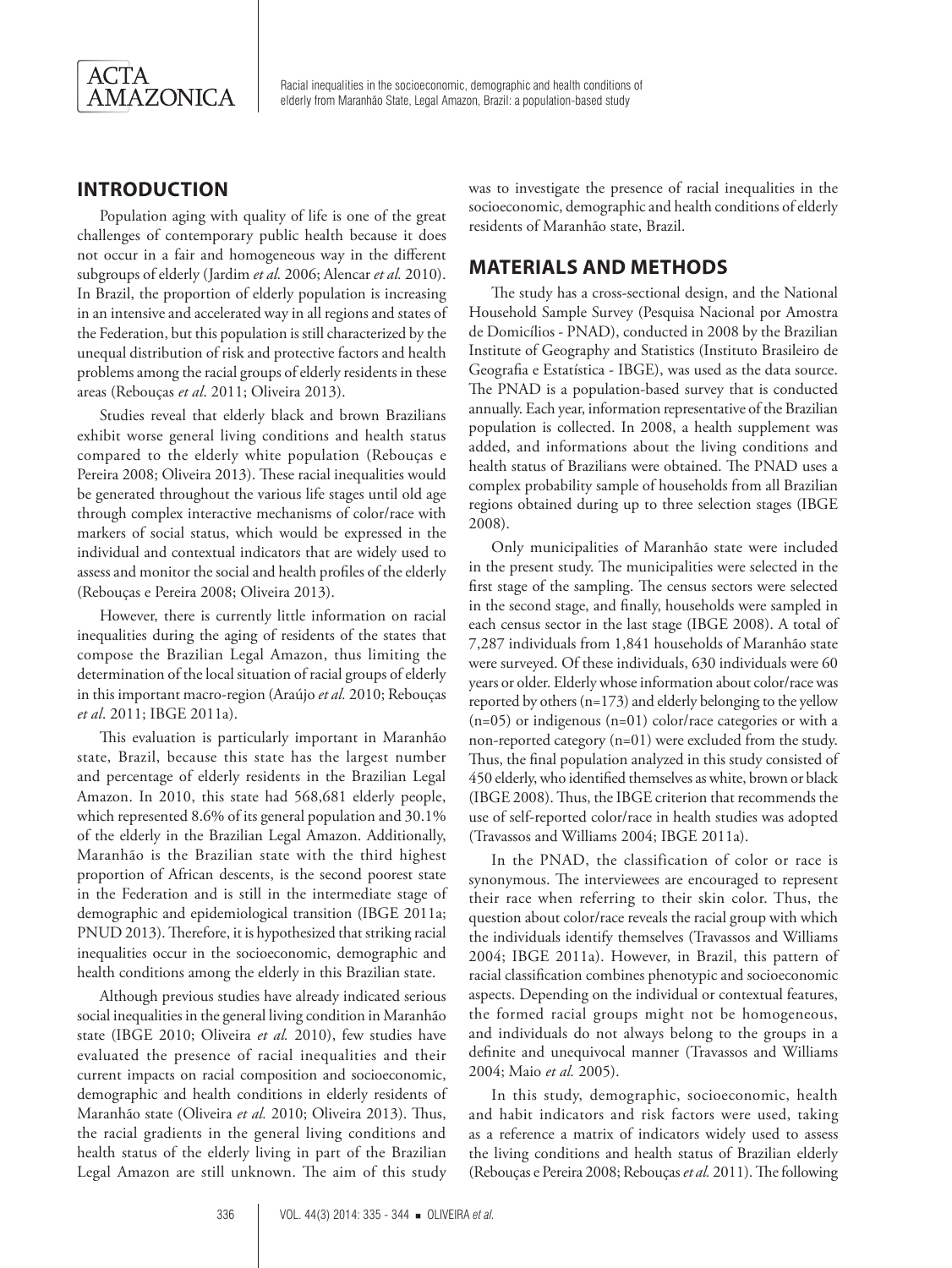

demographic indicators comprised this study: gender (male or female), age (in completed years grouped into three age groups: 60-69, 70-79 and  $\geq 80$  years); role in the family (grouped into three categories: head of household, spouse and others); number of household members (grouped into three categories: 1, 2 and  $\geq$ 3 persons); location of the residence (urban or rural).

The following socioeconomic indicators were considered: educational level (years of schooling grouped into three levels: 0, 1-8 and ≥9 years); economic activity status (active or inactive); quintile of the *per capita* household income (grouped in five quintiles: 1<sup>st</sup> [lowest], 2<sup>nd</sup>, 3<sup>rd</sup>, 4<sup>th</sup> and 5<sup>th</sup> [highest]), where the median income in the  $1<sup>st</sup>$  quintile was R\$ 114.50, and the income in the 5<sup>th</sup> quintile was R\$ 1,241.50. The minimum wage in 2008 was R\$ 415.00 (approximately US\$ 226.65).

The following health indicators were considered: selfassessment of general health status (grouped into five response categories: very good, good, fair, poor and very poor); functional disability (grouped into three categories: none, small and moderate); and number of chronic diseases and conditions (grouped into three categories: 0, 1 and  $\geq$ 2). The number of chronic diseases and conditions was obtained by the sum of all the diseases investigated in the PNAD.

The following habit indicators and risk factors were considered: having private health insurance (yes or no); s*creening mammograms* (grouped into four categories: less than 1 year, 1-3 years, over 3 years and never had it); cervical cancer prevention (grouped into three categories: up to 1 year, over 1 year and never had it); physical activity practice in commuting to work or leisure (yes or no) and current smoking habit (yes or no).

The qualitative variables were expressed as absolute and percentage frequencies. The prevalence and the respective 95% confidence interval (95% CI) of the study variables according to race/color categories were estimated. To compare the frequencies of the indicators among racial groups, the chi-square test with the Rao-Scott approximation was used. A significance level of 5% was adopted. The Rao-Scott test corrects the chi-square test for a complex sample design. All of the analyses were performed in the Stata *software* version 10.0 (Stata Corp., College Station, Texas, EUA)<sup>\*</sup>, incorporating the complex design effect (deff) (Silva *et al.* 2002) of the PNAD 2008 through the *svy* procedures.

#### **RESULTS**

This study included a sample of 450 elderly from Maranhão state, of which 66.4% (95% CI: 61.9-70.7) declared themselves as brown, 23.3% (95% CI: 19.6-27.5) as white, and 10.3% (95% CI: 7.7-13.4) as black. The median age was 68 years (64-74). According to the table 1, elderly women in the age group of 60-69 years, who represented the head of household and who lived in urban areas were more prevalent in the three racial groups but without significant differences among the groups. However, the number of household members differed among the racial groups (*p=0.005*). The proportion of the black elderly who lived alone was three times higher than in the other racial groups. Most of the brown and white elderly lived in households with three or more people.

The brown and black elderly exhibited lower educational levels than the white elderly (*p≤0.0001*). The proportion of white elderly with nine or more years of schooling was twofold higher than that of the black elderly. The proportion of brown and black elderly in the worst quintile of *per capita* household income was higher than that of the white elderly (*p=0.0002*). The proportion of white elderly in the best quintile of household income was almost fivefold higher than that observed for the brown elderly (Table 2).

There were no significant differences among the health indicators according to the racial categories evaluated. However, the black elderly displayed a higher proportion of individuals self-assessing their health status as very poor and their functional disability as small; the brown elderly exhibited more chronic diseases or conditions (Table 3).

The proportion of individuals that had private health insurance was significantly different among the racial groups (*p≤0.0001*). The brown and black elderly depended almost exclusively on the Unified Health System (Sistema Único de Saúde - SUS). The majority of the brown and black elderly women had never had a mammography, which was different from the pattern observed among the white elderly women (*p≤0.01*). Physical inactivity and a lack of smoking habit were common in all three of the groups, but the white elderly practiced more physical activity (*p=0.04*) and smoked less than the black and brown elderly (*p=0.05*) (Table 4).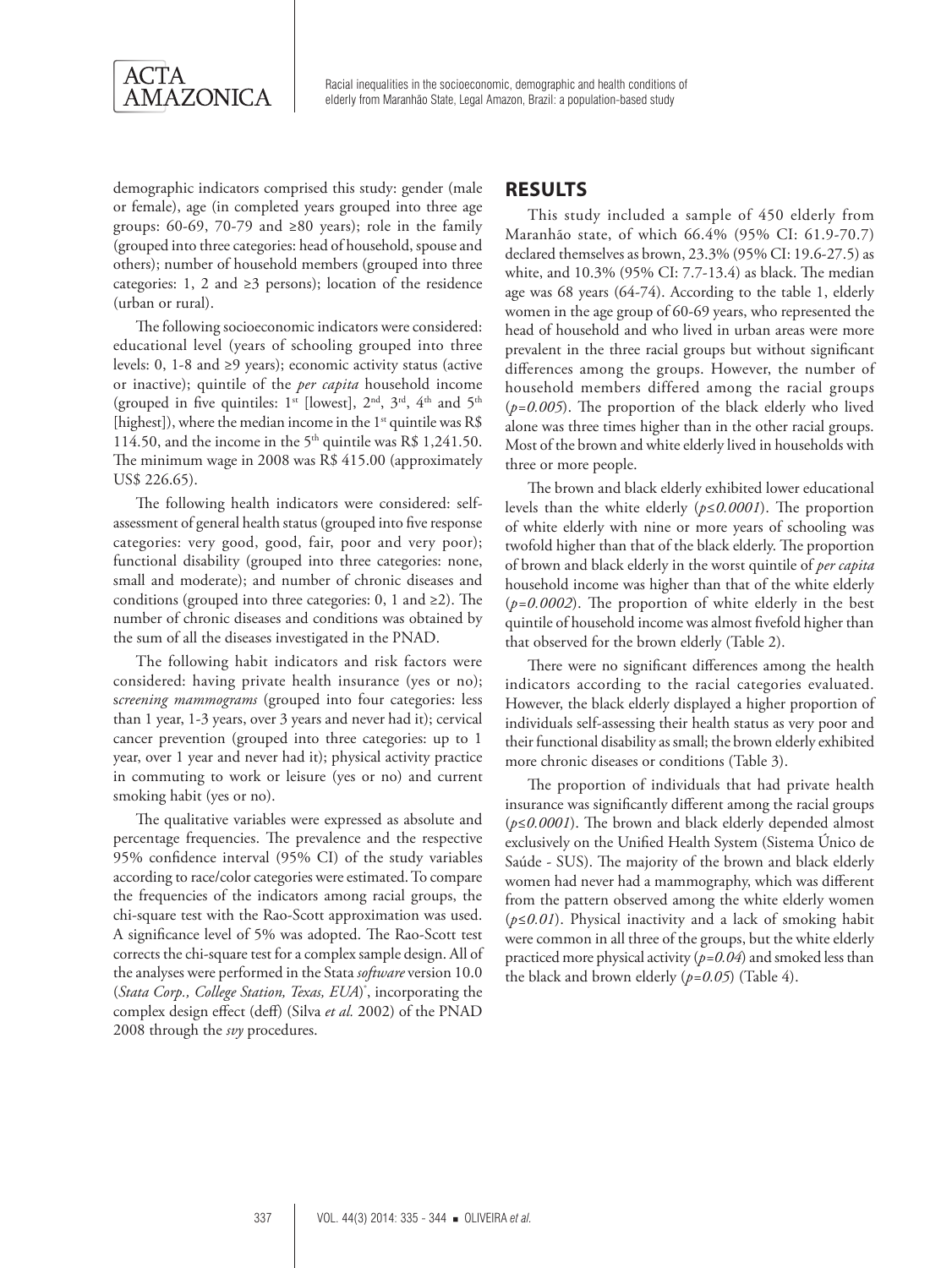| Indicators                  |      | White<br>$(n=105)$ |      | Brown<br>$(n=299)$ |      | <b>Black</b><br>$(n=46)$ | p-valor <sup>a</sup> |
|-----------------------------|------|--------------------|------|--------------------|------|--------------------------|----------------------|
|                             | %    | (95% CI)           | %    | $(95% \text{ Cl})$ | %    | $(95% \text{ Cl})$       |                      |
| Gender                      |      |                    |      |                    |      |                          |                      |
| Male                        | 37.1 | $(28.4 - 46.8)$    | 45.2 | $(39.6 - 50.9)$    | 45.7 | $(31.9 - 60.1)$          |                      |
| Female                      | 62.9 | $(53.2 - 71.6)$    | 54.8 | $(49.2 - 60.4)$    | 54.3 | $(39.9 - 68.1)$          | 0.35                 |
| Age group (years)           |      |                    |      |                    |      |                          |                      |
| 60-69                       | 53.3 | $(43.8 - 62.7)$    | 57.5 | $(51.8 - 63.0)$    | 56.5 | $(42.0 - 70.0)$          |                      |
| 70-79                       | 38.1 | $(29.3 - 47.8)$    | 32.5 | $(27.4 - 38.0)$    | 30.5 | $(18.9 - 45.1)$          | 0.78                 |
| $\geq 80$                   | 8.6  | $(4.5 - 15.7)$     | 10.0 | $(7.1 - 14.0)$     | 13.0 | $(6.0 - 26.2)$           |                      |
| Role in the family          |      |                    |      |                    |      |                          |                      |
| Head of household           | 66.6 | $(57.1 - 75.0)$    | 70.9 | $(65.5 - 75.8)$    | 76.1 | $(61.7 - 86.3)$          |                      |
| Spouse                      | 24.8 | $(17.4 - 33.9)$    | 22.4 | $(18.0 - 27.5)$    | 17.4 | $(8.9 - 31.2)$           | 0.81                 |
| Other                       | 8.6  | $(4.5 - 15.7)$     | 6.7  | $(4.4 - 10.2)$     | 6.5  | $(2.1 - 18.4)$           |                      |
| Number of household members |      |                    |      |                    |      |                          |                      |
|                             | 10.5 | $(5.9 - 18.0)$     | 11.4 | $(8.2 - 15.5)$     | 30.4 | $(18.9 - 45.1)$          |                      |
| $\overline{2}$              | 25.7 | $(18.2 - 34.9)$    | 20.4 | $(16.2 - 25.4)$    | 19.6 | $(10.5 - 33.6)$          | 0.005                |
| $\geq$ 3                    | 63.8 | $(54.2 - 72.4)$    | 68.2 | $(62.7 - 73.3)$    | 50.0 | $(35.9 - 64.1)$          |                      |
| Location of the residence   |      |                    |      |                    |      |                          |                      |
| Urban                       | 64.8 | $(55.2 - 73.3)$    | 63.5 | $(57.9 - 68.8)$    | 65.2 | $(50.5 - 77.5)$          | 0.96                 |
| Rural                       | 35.2 | $(26.7 - 44.9)$    | 36.5 | $(31.2 - 42.1)$    | 34.8 | $(22.5 - 49.5)$          |                      |

Table 1. Demographic indicators of elderly residents of Maranhão state aged 60 years or older (n=450) who self-reported their race/color, PNAD 2008.

a Chi-square test

Table 2. Socioeconomic indicators of elderly residents of Maranhão state aged 60 years or older (n=450) who self-reported their race/color, PNAD 2008.

| <b>Indicators</b>                             | White<br>$(n=105)$ |                 | Brown<br>$(n=299)$ |                 | <b>Black</b><br>$(n=46)$ |                    | p-valor <sup>a</sup> |
|-----------------------------------------------|--------------------|-----------------|--------------------|-----------------|--------------------------|--------------------|----------------------|
|                                               | %                  | (95% CI)        | %                  | (95% CI)        | %                        | $(95% \text{ Cl})$ |                      |
| Educational level (years)                     |                    |                 |                    |                 |                          |                    |                      |
| $\mathbf{0}$                                  | 44.8               | $(35.5 - 54.4)$ | 62.9               | $(57.2 - 68.2)$ | 65.2                     | $(50.5 - 77.5)$    |                      |
| $1 - 8$                                       | 35.2               | $(26.7 - 44.9)$ | 34.1               | $(28.9 - 39.7)$ | 23.9                     | $(13.7 - 38.3)$    | 0.0001               |
| $\geq 9$                                      | 20.0               | $(13.4 - 28.8)$ | 3.0                | $(1.6 - 5.7)$   | 10.9                     | $(4.6 - 23.7)$     |                      |
| Economic activity                             |                    |                 |                    |                 |                          |                    |                      |
| Active                                        | 33.3               | $(25.0 - 42.9)$ | 34.4               | $(29.3 - 40.0)$ | 37.0                     | $(24.3 - 51.7)$    |                      |
| Inactive                                      | 66.7               | $(57.1 - 75.0)$ | 65.6               | $(60.0 - 70.7)$ | 63.0                     | $(48.3 - 75.7)$    | 0.91                 |
| Quintile of the household income <sup>b</sup> |                    |                 |                    |                 |                          |                    |                      |
| 1st (R\$114.50)                               | 8.7                | $(4.6 - 15.8)$  | 13.8               | $(10.3 - 18.2)$ | 13.0                     | $(6.0 - 26.2)$     |                      |
| 2 <sub>nd</sub>                               | 22.1               | $(15.1 - 31.1)$ | 22.9               | $(18.5 - 28.0)$ | 13.0                     | $(6.0 - 26.2)$     |                      |
| 3rd                                           | 31.7               | $(23.5 - 41.3)$ | 46.1               | $(40.5 - 51.8)$ | 52.2                     | $(37.9 - 66.1)$    | 0.0002               |
| 4th                                           | 19.2               | $(12.7 - 28.0)$ | 13.1               | $(9.7 - 17.5)$  | 10.9                     | $(4.6 - 23.6)$     |                      |
| 5th (R\$1,241.50)                             | 18.3               | $(11.9 - 26.9)$ | 4.1                | $(2.3 - 7.0)$   | 10.9                     | $(4.6 - 24.0)$     |                      |

a Chi-square test; b For the quintile of the household income, 104 white and 297 brown respondents were analyzed.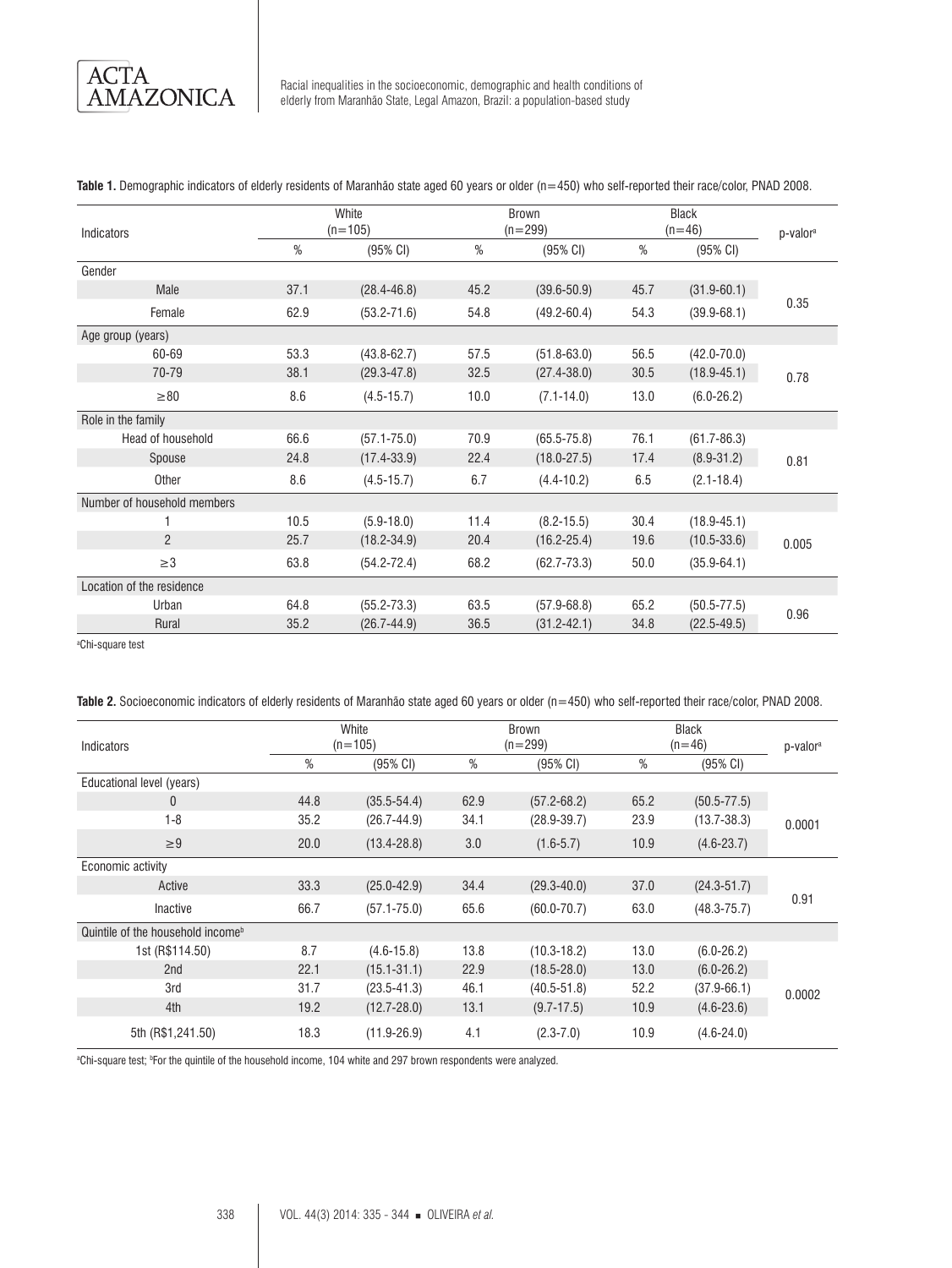|  |  | Table 3. Health indicators of elderly residents of Maranhão state aged 60 years or older (n=450) who self-reported their race/color. PNAD 2008. |
|--|--|-------------------------------------------------------------------------------------------------------------------------------------------------|
|--|--|-------------------------------------------------------------------------------------------------------------------------------------------------|

| Indicators                              | White<br>$(n=105)$ |                    | <b>Brown</b><br>$(n=299)$ |                 | <b>Black</b><br>$(n=46)$ |                    | p-valor <sup>a</sup> |
|-----------------------------------------|--------------------|--------------------|---------------------------|-----------------|--------------------------|--------------------|----------------------|
|                                         | %                  | $(95% \text{ Cl})$ | $\%$                      | (95% CI)        | %                        | $(95% \text{ Cl})$ |                      |
| Self-assessment of the health<br>status |                    |                    |                           |                 |                          |                    |                      |
| Very good                               | 4.8                | $(2.0 - 11.0)$     | 2.3                       | $(1.1-4.8)$     | 4.3                      | $(1.1 - 15.9)$     |                      |
| Good                                    | 30.4               | $(22.4 - 39.9)$    | 30.8                      | $(25.8 - 36.2)$ | 43.5                     | $(30.0 - 58.0)$    | 0.23                 |
| Fair                                    | 42.9               | $(33.7 - 52.5)$    | 44.8                      | $(39.2 - 50.5)$ | 34.8                     | $(22.5 - 49.5)$    |                      |
| Poor                                    | 20.0               | $(13.4 - 28.8)$    | 16.7                      | $(12.9 - 21.4)$ | 8.7                      | $(3.3 - 21.0)$     |                      |
| Very poor                               | 1.9                | $(0.5 - 7.3)$      | 5.4                       | $(3.3 - 8.6)$   | 8.7                      | $(3.3 - 21.0)$     |                      |
| Number of chronic conditions            |                    |                    |                           |                 |                          |                    |                      |
| $\bf{0}$                                | 36.2               | $(27.6 - 45.8)$    | 35.8                      | $(30.5 - 41.4)$ | 36.9                     | $(24.3 - 51.7)$    |                      |
|                                         | 28.6               | $(20.7 - 38.0)$    | 37.1                      | $(31.8 - 42.8)$ | 41.4                     | $(28.1 - 55.9)$    | 0.32                 |
| $\geq$ 2                                | 35.2               | $(26.7 - 44.9)$    | 27.1                      | $(22.3 - 32.4)$ | 21.7                     | $(12.1 - 36.0)$    |                      |
| <b>Functional disability</b>            |                    |                    |                           |                 |                          |                    |                      |
| None                                    | 80.0               | $(71.2 - 86.6)$    | 82.6                      | $(77.9 - 86.5)$ | 78.3                     | $(64.1 - 87.9)$    |                      |
| Small                                   | 12.4               | $(7.3 - 20.2)$     | 12.0                      | $(8.8 - 16.3)$  | 19.5                     | $(10.5 - 33.6)$    | 0.45                 |
| Moderate                                | 7.6                | $(3.9 - 14.5)$     | 5.4                       | $(3.3 - 8.6)$   | 2.2                      | $(0.3 - 14.0)$     |                      |

a Chi-square test

**Table 4.** Life-habit indicators and risk factors of elderly residents of Maranhão state aged 60 years or older (n=450) who self-reported their race/color, PNAD 2008.

| Indicators                                                       | White<br>$(n=105)$ |                 |      | <b>Brown</b><br>$(n=299)$ |      | <b>Black</b><br>$(n=46)$ |        |
|------------------------------------------------------------------|--------------------|-----------------|------|---------------------------|------|--------------------------|--------|
|                                                                  | %                  | (95% CI)        | %    | (95% CI)                  | %    | (95% CI)                 |        |
| Have health insurance                                            |                    |                 |      |                           |      |                          |        |
| <b>No</b>                                                        | 83.8               | $(75.4 - 89.7)$ | 96.7 | $(93.9 - 98.2)$           | 97.8 | $(86.0 - 99.7)$          | 0.0001 |
| Yes                                                              | 16.2               | $(10.3 - 24.6)$ | 3.3  | $(1.8 - 6.1)$             | 2.2  | $(0.3 - 14.0)$           |        |
| Mammographyb                                                     |                    |                 |      |                           |      |                          |        |
| Less than 1 year                                                 | 21.2               | $(12.9 - 32.8)$ | 11.0 | $(7.0 - 16.8)$            | 16.0 | $(6.1 - 35.9)$           |        |
| 1 to 3 years                                                     | 25.8               | $(16.6 - 37.7)$ | 14.6 | $(10.0 - 20.9)$           | 4.0  | $(0.6 - 23.8)$           |        |
| Over 3 years                                                     | 10.6               | $(5.1 - 20.7)$  | 14.6 | $(10.0 - 20.9)$           | 4.0  | $(0.6 - 23.8)$           | 0.01   |
| Never had it                                                     | 42.4               | $(31.1 - 54.6)$ | 59.8 | $(52.0 - 67.0)$           | 76.0 | $(55.7 - 88.9)$          |        |
| Cervical cancer prevention <sup>b</sup>                          |                    |                 |      |                           |      |                          |        |
| Up to 1 year                                                     | 30.3               | $(20.4 - 42.5)$ | 22.0 | $(16.2 - 29.0)$           | 16.0 | $(6.1 - 35.8)$           |        |
| Over 1 year                                                      | 47.0               | $(35.2 - 59.0)$ | 45.1 | $(37.6 - 52.8)$           | 40.0 | $(23.0 - 59.9)$          | 0.28   |
| Never had it                                                     | 22.7               | $(14.1 - 34.4)$ | 32.9 | $(26.1 - 40.5)$           | 44.0 | $(26.2 - 63.5)$          |        |
| Practice of physical activity in<br>commuting to work or leisure |                    |                 |      |                           |      |                          |        |
| Yes                                                              | 14.9               | $(7.3 - 20.2)$  | 6.4  | $(3.3 - 8.8)$             | 5.1  | $(1.1 - 15.7)$           |        |
| <b>No</b>                                                        | 85.1               | $(71.2 - 86.6)$ | 93.6 | $(89.9 - 99.2)$           | 94.9 | $(87.1 - 99.7)$          | 0.04   |
| Current smoking habit                                            |                    |                 |      |                           |      |                          |        |
| Yes                                                              | 9.5                | $(5.0 - 17.3)$  | 17.5 | $(13.3 - 22.8)$           | 25.0 | $(14.0 - 40.6)$          | 0.05   |
| <b>No</b>                                                        | 90.5               | $(82.7 - 95.0)$ | 82.5 | $(77.2 - 86.7)$           | 75.0 | $(59.4 - 86.0)$          |        |

 $^{\text{a}}$ Chi-square test;  $^{\text{b}}$ The denominator of these indicators included the total number of women (n=255).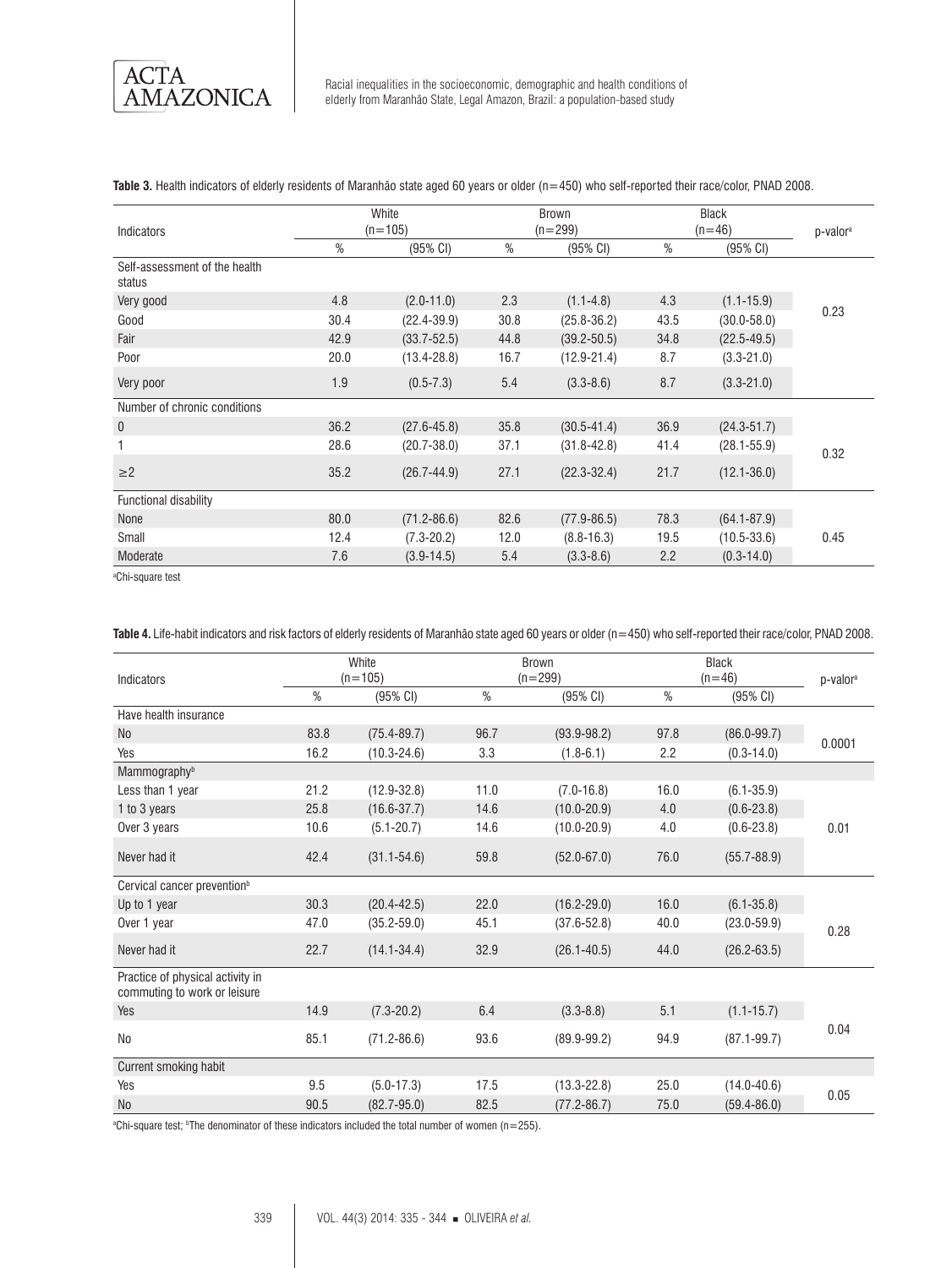

### **DISCUSSION**

These results suggest significant and unfair racial inequalities in the socioeconomic and demographic conditions and the health habits of elderly aged 60 years or older from the Brazilian state of Maranhão in 2008. The general living conditions and health status of the elderly analyzed in this study (born between 1914 and 1948) exhibited differences in the distribution of risk and protective factors. The brown and black elderly lived in worse socioeconomic conditions, having more dependence on public health systems, lower use of mammography service and lower adherence to healthy lifestyle practices. These racial differences may partially arise from unequal access and use of resources and social and health care services, which would indicate social rights denied throughout the various life stages until the elderly stage (Clarke and Smith 2011; Oliveira 2013).

However, the estimates of the health indicators, selfassessment of general health status, number of chronic diseases and conditions and functional disability did not vary among the racial groups. The absence of racial differences in health can be explained by the low direct effect of race on health in the context of poor socioeconomic status. This result suggests that socioeconomic inequalities might have a more significant direct effect on the health of the elderly than the inequalities generated by color/race (Campos 2009; Borim *et al.* 2012). However, it is likely that the variable color/race generates *hierarchization* and social implications, and therefore, this variable would be at the beginning of the chain of effects of socioeconomic differences (Chor 2013).

The racial composition of the elderly population of Maranhão state was different from the Brazilian elderly population included in the censuses of 2000 and 2010 (IBGE 2011b). Previous studies have reported a particular dynamic in the racial composition in Brazil, suggesting that the elderly population has become *ethn*o-*racially* more diverse than observed in other countries (Clarke and Smith 2011; Oliveira 2013). However, in Maranhão state, this *ethn*o-*racial* diversity is more intense but with a higher proportion of black elderly. In the present study, the proportion of black elderly was higher than that observed in the Brazilian states of Ceará, Minas Gerais, Rio de Janeiro and São Paulo (Rebouças *et al.* 2011), but similar to that of African descendants in Pará and Bahia, which were the Brazilian states with the highest proportion of blacks in 2010, representing almost 77.0% of the population (IBGE 2011a). Some authors consider that this pattern of racial composition in the North and Northeast regions is due to a regional project that was structured in settlement policies and a slavery-based agricultural economy (Gomes 2001; Guimarães 2004). This structure promoted a concentrated miscegenation, fusion and expressive interaction

of the racial groups in these locations, especially in Maranhão state, which remains until the present day (Gomes 2001).

Significant differences in the number of household members among the three analyzed racial groups were observed. In the present study, the proportion of black elderly who lived alone was almost four times higher than that of the general population of Maranhão state surveyed in 2010 by the IBGE (IBGE 2011b), suggesting that in this state, oneperson families are more common among the elderly. Previous studies have reported an increase in the elderly population living alone but with important differences among the regions of the country (Oliveira *et al.* 2010; Camargos *et al.* 2011). A significant portion of these elderly is formed of women who are poor, with chronic diseases and low educational levels and who live in areas with poor infrastructure (Junges 2004; Camargos *et al.* 2011). Thus, living alone in old age can be a concern because elderly need more support, and the family is still the main provider of support in this stage of life (Camargos *et al.* 2011).

Regarding the distribution pattern of the socioeconomic status, the brown and black elderly still exhibited the worst educational and household income levels compared to the white elderly. These findings are similar to those observed in other studies and reveal the overlapping of brown and black elderly with the proportion of individuals who are poor and with the worst educational level (Clarke and Smith 2011; Oliveira 2013). This situation of inequality indicates that these elderly form a group that is vulnerable to risks that lead to disadvantages in lifestyles (Neri and Soares 2007; Lima-Costa *et al.* 2011). This pattern also suggests that the disparities in the present general living conditions originated from the denied social rights and multiple deprivations accumulated during each life stage until old age (Barros *et al.* 2011a; Lima-Costa *et al.* 2012; Oliveira 2013). Moreover, these differences can be reproduced in family members of these individuals because the income of the elderly may represent an important part of the household income (Neri and Soares 2007; Campos 2009), especially in poorer families where the elderly contribute an important fraction of the family income (Junges 2004; Neri and Soares 2007). In this study, it is likely that this condition also occurred because most of the elderly of the three evaluated racial groups reported themselves as the main breadwinner for their families.

The health indicators used on this study allow the assessment and monitoring of the health of the elderly in a more consistent manner, and these indicators are closer to the current complex concept of health (Campos 2009; Lima-Costa *et al.* 2012). The results of the present study did not reveal racial gradients in these indicators. In Brazil, there is still no consensus about the presence of racial inequalities in the distribution of these healthcare measures. Some studies did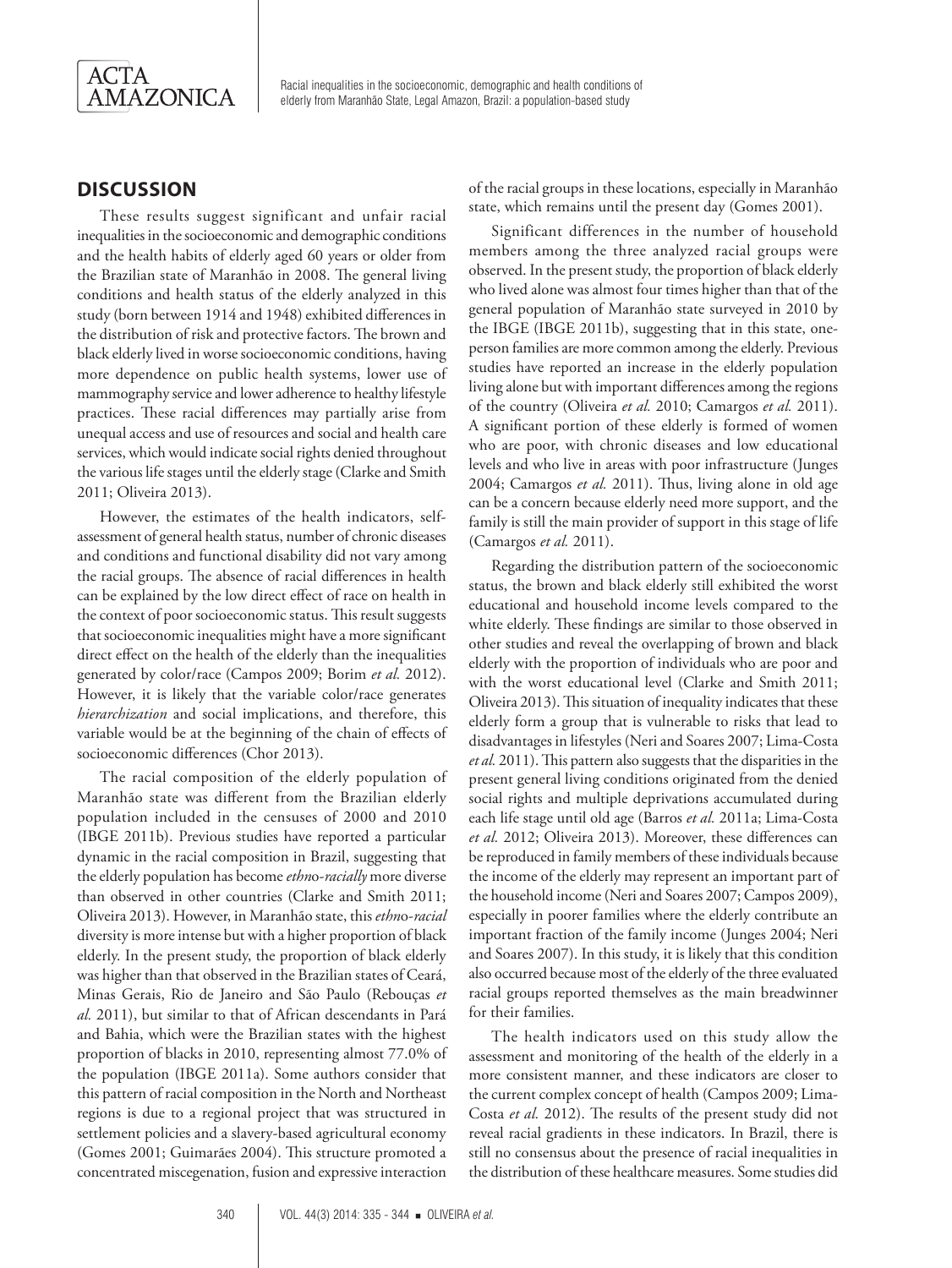

not find a racial gradient (Campos 2009; Borim *et al.* 2012), while such a gradient was present in other studies (Campos 2009; Barros *et al.* 2011b; Oliveira 2013). However, questions about the role of race/color in determining health status are still common in these studies. This question is due to doubts about whether racial differences are relevant in health as an independent risk factor or are merely a consequence of the worse socioeconomic indicators exhibited by blacks compared to whites (Travassos and Williams 2004; Araújo *et al*. 2010). These questions remain because Brazil is a complex country, persisting as one of the higher levels of social inequalities worldwide (Araújo *et al.* 2010; PNUD 2013) and has a latent myth of racial democracy (Guimarães 2004; Lucena 2008). However, it is possible that health inequalities among the elderly from Maranhão state reflect broader inequalities in the society (Chor 2013). Although there were no racial differences in the health of the elderly in this study, it is believed that the variable color/race indirectly influences the health of these individuals, at least partially, by determining worse socioeconomic status for brown and black elderly (Campos 2009; Barros *et al.* 2011b; Borim *et al.* 2012).

The assessment of life-habit indicators and risk factors is essential to analyze the health status and to control risks and damages of populations (Malta *et al.* 2011; Rebouças *et al.* 2011). A set of these risk factors accounts for a large portion of the deaths from chronic degenerative diseases. Smoking, physical inactivity and inappropriate access to and use of healthcare services are included among those risk factors (Malta *et al.* 2011). The present study found racial differences in health-insurance coverage and rates of screening mammograms. These findings are consistent with the results of other authors (Viacava *et al.* 2009; Oliveira *et al.* 2011; Oliveira 2013). Having a health-insurance plan had different impacts among the analyzed groups. The high percentages of brown and black elderly with exclusive dependence on SUS suggest the importance of this system for reducing social inequities in health, especially for disadvantaged elderly populations (Barros *et al.* 2011a; Lima-Costa *et al.* 2012). White elderly have a highest rate of health-insurance, indicating that these individuals have a higher level of health care due to the possibilities of using both public and private services (Barros *et al.* 2011a; Lima-Costa *et al.* 2012). Additionally, the rates of the use of mammography services by black and brown elderly women from Maranhão state in 2008 were significantly lower than the rates among the white elderly. This value was lower than the estimated rates in 2003 and 2008 for Brazilian women above 25 years of age (Oliveira *et al.* 2011) and the rates for women aged 50-69 years old in the city of São Luís (capital of Maranhão state) in 2003 and 2007 (Viacava *et al.* 2009) as well as for elderly women from the states of Minas Gerais, Rio de Janeiro and São Paulo, but the usage was higher than that of elderly women from the

state of Ceará (Rebouças *et al.* 2011). Unlike the patterns observed in some regions of Brazil in recent years, access to mammography services was not available to all racial groups of elderly residents of Maranhão state. Although there are differences in the age groups of the women analyzed in these studies, it is possible that the recognition of the importance of mammography among the elderly women from Maranhão state is influenced by local problems related not only to access to medical services and the exam itself but also to the comprehension of the information received by these women (Viacava *et al.* 2009; Barros *et al.* 2011a). However, it should be noted that unlike in other studies, estimates of the performance of Pap smears did not differ among the racial groups surveyed but revealed high estimates of elderly women who had never had this exam in any stage of life, indicating failures in the health system in engaging women and timely diagnosing cervical cancer (Gonzaga *et al.* 2013).

Another important indicator assessed among the elderly residents of Maranhão state was a present smoking habit. Smoking is related to the development of several chronic diseases, and its control is the main way to reduce the occurrence of various types of tobacco-related cancers (Zaitune *et al.* 2012; Malta *et al.* 2013). Smoking is the most important risk factor for seven of the 14 main causes of death among the elderly (Zaitune *et al.* 2012) and increases the expenses of medical and social care in this group (Zaitune *et al.* 2012; Malta *et al.* 2013). In the present study, there was a well-defined and increasing gradient in the prevalence of smokers among the racial groups of the elderly. This habit was significantly more prevalent among the non-white elderly. This prevalence was higher than the one found in a population-based study of 1,954 elderly from four areas of São Paulo state, of which 16.8% were smokers (Zaitune *et al.* 2012). One possible explanation for the difference in prevalence between these surveys might be population and regional socioeconomic differences between the study sites; the smoking habit might be even more frequent among nonwhite elderly from Maranhão state because this population exhibits lower income and educational levels compared to the individuals from São Paulo State (Zaitune *et al.* 2012; Malta *et al.* 2013).

The practice of physical activity has been increasingly recognized as producing physical, psychological and social benefits (Zaitune *et al.* 2010; Malta *et al.* 2011). In the elderly, this practice helps to maintain independence, a healthier lifestyle and a higher quality of life (Zaitune *et al.* 2010; Malta *et al.* 2011). In the present study, the practice of physical activity when commuting to work or during leisure was lower than that observed in other population-based studies of elders, regardless of the racial classification (Zaitune *et al.* 2010). The practice of physical activity had a prevalence of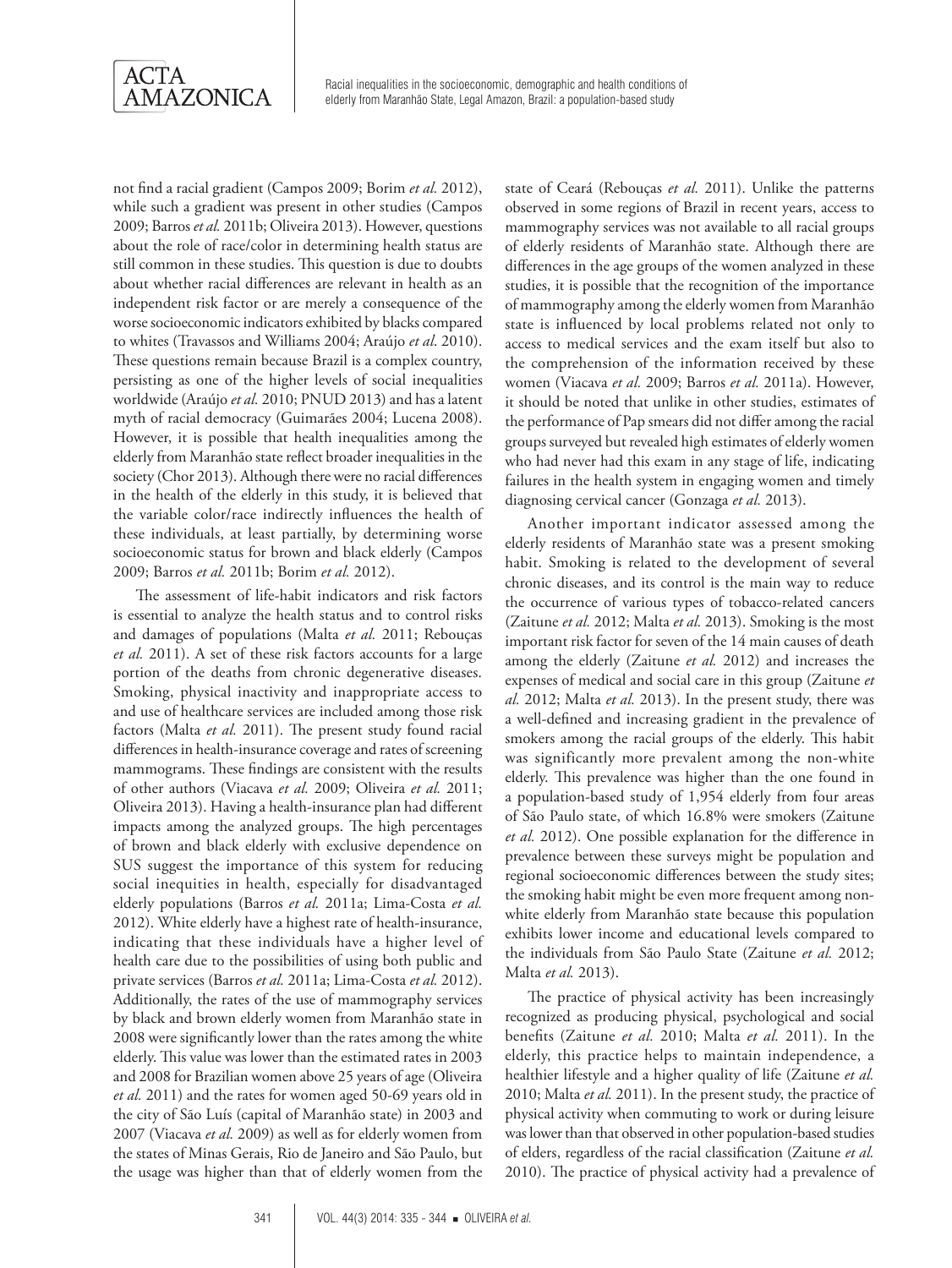

18.4% of the non-white elderly from four areas of São Paulo state (Zaitune *et al.* 2010), which was significantly higher than the proportion observed in the black and brown elderly residents of Maranhão. Such differences may result from the poorer socioeconomic status, high functional dependency, absence of inclusion in economic activity and contextual features that reduce the practice of physical activity among the analyzed elderly population (Junges 2004; Zaitune *et al.* 2010). Therefore, actions that encourage the practice of physical activity among groups of sedentary and vulnerable individuals should be instituted.

It is worth noting some limitations of this study. The crosssectional design makes it difficult to infer the temporality in the estimates. Bias regarding prevalence and survival in the estimates based on the PNAD data might have occurred. This bias occurs because elderly with lower socioeconomic status have lower survival (Lima-Costa *et al.* 2012) or because institutionalized elderly (less healthy) are excluded from the PNAD sample (IBGE 2008). The use of information obtained by the administration of questionnaires may have added a memory bias to the measurement of physical activity and other variables (Zaitune *et al.* 2010). Moreover, there are conceptual and methodological limitations associated with the strategy of self-reporting racial categories, frequently cited to produce weak and underestimated results in studies with racial topics (Maio *et al.* 2005; Lucena 2008).

However, the results of this study were obtained from a population-based probability sample of elderly residents of Maranhão state, with good accuracy for local and national populations (Lima-Costa *et al.* 2011). The estimates are representative of the elderly population of the Brazilian Legal Amazon region because one third of the elderly of this region is in Maranhão state (IBGE 2008; IBGE 2011b). Furthermore, in this study, only the elderly who self-reported their color/race in the categories suggested by the IBGE were considered (2011b). Because racial identity may be influenced by socioeconomic, political and biological mechanisms in Brazil (Travassos and Williams 2004; IBGE 2011a), the use of self-reported color/race reduced the possibility of bias of the classification of this variable and of the prevalence of the analyzed racial groups (Travassos and Williams 2004; Maio *et al.* 2005).

Finally, regardless of the racial group of the elderly, population aging is an event that impacts different dimensions of human life. Thus, the achievement of health and quality of life in old age depends not only on the care provided by family members or health professionals but also on the effective participation of the whole society (Jardim *et al.* 2006; Alencar *et al.* 2010).

#### **CONCLUSION**

The results of the present study suggest the presence of significant racial inequalities in the general living conditions among the elderly residents of the Brazilian state of Maranhão. The results also indicate that the aging process in black and brown individuals occurs under conditions of overlapping risks, socioeconomic and demographic differences and lower proportions of healthy habits and lifestyles. Although racial differences in health indicators have not been observed, it is possible that the variable color/race indirectly determines the health of these elderly by inducing the risks associated with worse socioeconomic status among black elderly. Thus, the findings of this study show the complexity and challenges on interlinking race with socioeconomic aspects and reinforce the need for the implementation of public policies for these population groups, which may make fairer the current aging process that occurs in the state of Maranhão.

#### **ACKNOWLEDGEMENTS**

This study was supported by the Fundação de Amparo à Pesquisa e ao Desenvolvimento Científico e Tecnológico do Maranhão (FAPEMA), through the Edital Apoio a Artigos Científicos. Besides, the authors thank to Professor Luís Eduardo Batista for suggestions about the analysis and for reflections about racial inequalities among the elderly of Maranhão state; and to Professor Luana Giatti for the assistance in the management and use of the PNAD 2008 database.

#### **REFERENCES**

- Alencar, N.A.; Aragão, J.C.B.; Ferreira, M.A.; Dantas, E.H.M. 2010. Avaliação da qualidade de vida em idosas residentes em ambientes urbano e rural. *Revista Brasileira de Geriatria e Gerontologia*, 13:103-109.
- Araújo, E.M.; Costa, M.C.N.; Hogan, V.K.; Araújo, T.M.; Batista, A.; Oliveira, L.O.A. 2010. The use of the race/color variable in public health: possibilities and limitations. *Interface,* 5:383-594.
- Barros, M.B.A.; Francisco P.M.S.B.; Lima, M.G.; César, C.L.G. 2011a. Social inequalidades in health among the elderly. *Cadernos de Saúde Pública,* 27:S198-S208.
- Barros, M.B.A.; Francisco, P.M.S.B.; Zanchetta, L.M.; César, C.L.G. 2011b. Tendências das desigualdades sociais e demográficas na prevalência de doenças crônicas no Brasil, PNAD: 2003-2008. *Ciência e Saúde Coletiva*, 16:3755-3768.
- Borim, F.S.A.; Barros, M.B.A.; Neri, A.L. 2012. Autoavaliação da saúde em idosos: pesquisa de base populacional no Município de Campinas, São Paulo, Brasil. *Cadernos de Saúde Pública,* 28:769-780.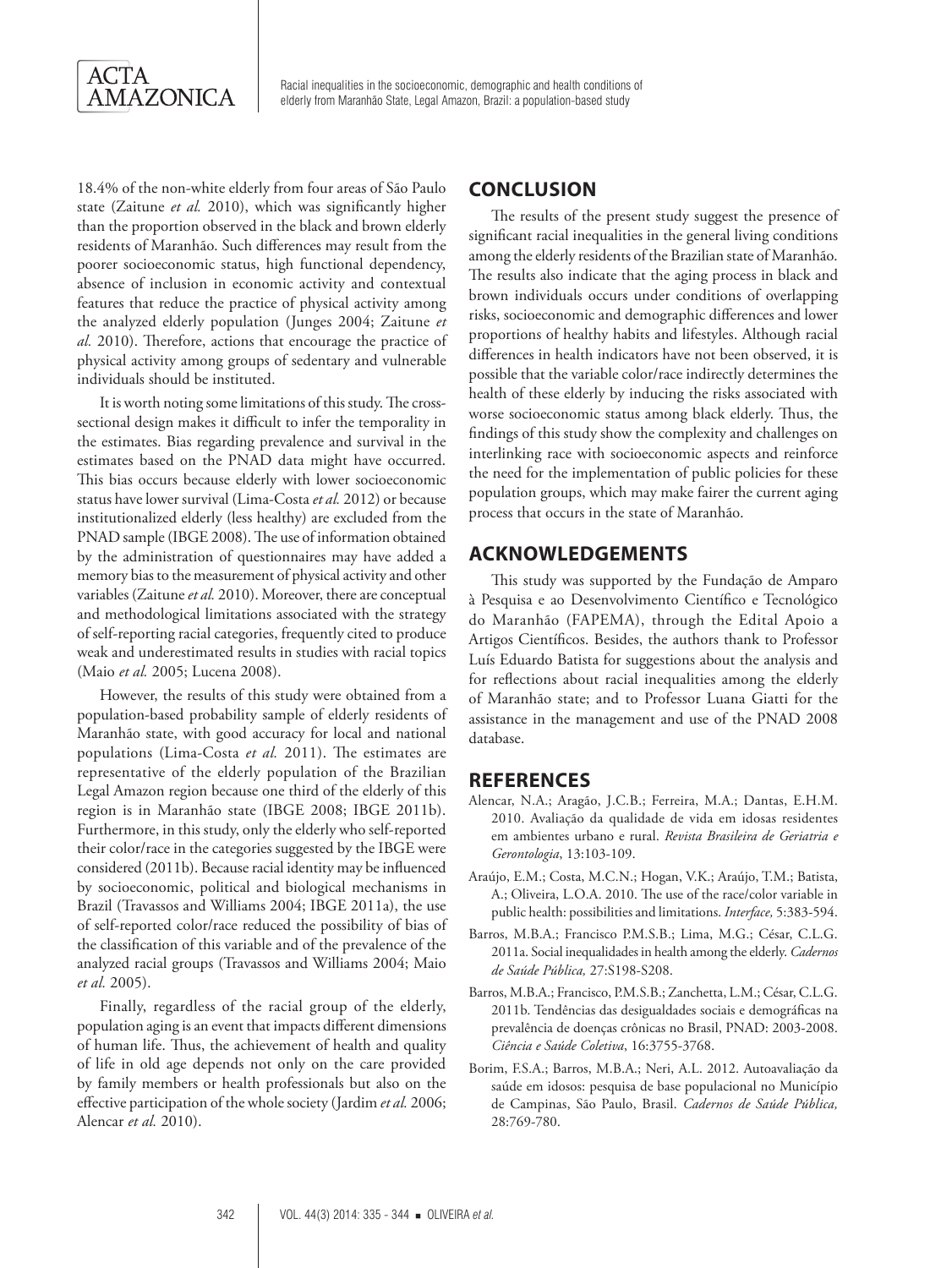

- Camargos M.C.S.; Rodrigues R.N.; Machado C.J. 2011. Idoso, família e domicílio: uma revisão narrativa sobre a decisão de morar sozinho. *Revista Brasileira de Estudos de População*, 28:217-30.
- Campos, N.O.B. 2009. *Os determinantes das condições de saúde dos idosos do município de São Paulo em uma perspectiva de ciclo de vida*. Tese de Doutorado, Universidade Federal de Minas Gerais, Belo Horizonte, Minas Gerais, Brasil. 88p.
- Chor, D. 2013. Health inequalities in Brazil: race matters. *Cadernos de Saúde Pública*, 29:1272-1275.
- Clarke, P.; Smith, J. 2011. Aging in a cultural context: cross-national differences in disability and the moderating role of personal control among older adults in the United States and England. *The Journals of Gerontology Series B: Psychological Sciences and Social Sciences,* 66:457-67.
- Gomes, F.S. 2001. "Amostras humanas": índios, negros e relações interéticas no Brasil colonial. In: Maggie Y.; Rezende C.B. (Orgs.). *Raça como retórica: a construção da diferença*. Rio de Janeiro, Civilização Brasileira, p.27-81.
- Gonzaga, C.M.R.; Freitas-Junior, R.; Barbaresco, A.A.; Martins, E.; Bernardes, B.T.; Resende, A.P.M. 2013. Cervical cancer mortality trends in Brazil: 1980-2009. *Cadernos de Saúde Pública,* 29:599-508.
- Guimarães, A.S.A. 2004. Preconceito de cor e racismo no Brasil. *Revista de Antropologia*, 47:9-43.
- IBGE Instituto Brasileiro de Geografia e Estatística. 2008. *Pesquisa Nacional por Amostra de Domicílios*. Rio de Janeiro, Instituto Brasileiro de Geografia e Estatística, 245p.
- IBGE Instituto Brasileiro de Geografia e Estatística. 2011a. *Sinopse do Censo demográfico 2010.* Rio de Janeiro, Instituto Brasileiro de Geografia e Estatística, 261p.
- IBGE Instituto Brasileiro de Geografia e Estatística. 2011b. *Censo demográfico 2010: características da população e dos domicílios, resultados do universo*. Rio de Janeiro, Instituto Brasileiro de Geografia e Estatística, 193p.
- IBGE Instituto Brasileiro de Geografia e Estatística. Coordenação de População e Indicadores Sociais. 2010. *Síntese de indicadores sociais: uma análise das condições de vida da população brasileira* 2010. Rio de Janeiro, Instituto Brasileiro de Geografia e Estatística, 317p.
- Jardim, V.C.F.S.; Medeiros, B.F.M.; Brito, A.M. 2006. Um olhar sobre o processo do envelhecimento: a percepção de idosos sobre a velhice. *Revista Brasileira de Geriatria e Gerontologia*, 9:25-34.
- Junges, J.R. 2004. Uma leitura crítica da situação do idoso no atual contexto sociocultural. *Estudos Interdisciplinares sobre o Envelhecimento*, 6:123-44.
- Lima-Costa, M.F.; Facchini, L.A.; Matos, D.L.; James, M. 2012. Mudanças em dez anos das desigualdades em saúde dos idosos brasileiros (1998-2008). *Revista de Saúde Pública,* 46:100-107.
- Lima-Costa, M.F.; Matos, D.L.; Camargos, V.P.; James, M. 2011. Tendências em dez anos das condições de saúde de idosos brasileiros: evidências da Pesquisa Nacional por Amostra de Domicílios (1998, 2003, 2008). *Ciência e Saúde Coletiva*, 16:3689-3696.
- Lucena, F.C. 2008. A mistura das "raças": o caso brasileiro. *Revista Ágata*, 3:47-64.
- Maio, C.M.; Monteiro, S.; Chor, D.; Faerstein, E.; Claudia, S.L. 2005. Cor/raça no estudo Pró-saúde: resultados comparativos de dois métodos de autoclassificação no Rio de Janeiro, Brasil. *Cadernos de Saúde Pública*, 21:171-180.
- Malta, D.C.; Oliveira, M.R.; Moura, E.C.; Silva, S.A.; Zouain, C.S.; Santos, F.P. *et al*. 2011. Fatores de risco e proteção para doenças crônicas não transmissíveis entre beneficiários da saúde suplementar: resultados do inquérito telefônico Vigitel, Brasil, 2008. *Ciência e Saúde Coletiva*, 16:2011-2022.
- Malta, D.C.; Iser, B.P.M.; Sá, N.N.B.; Yokoba, R.T.C.; Moura, L.; Claro, R.M. *et al*. 2013. Tendências temporais no consumo de tabaco nas capitais brasileiras, segundo dados do VIGITEL, 2006 a 2011. *Cadernos de Saúde Pública*, 29:812-822.
- Neri, M.C.; Soares, W.L. 2007. Estimando o impacto da renda na saúde através de programas de transferência de renda aos idosos de baixa renda no Brasil. *Cadernos de Saúde Pública*, 23:1845-1856.
- Oliveira, B.L.C.A. 2013. *Desigualdades raciais na saúde de idosos brasileiros: um estudo baseado na Pesquisa Nacional por Amostra de Domicílios (2008)*. Dissertação de Mestrado, Universidade Federal do Maranhão, São Luís, Maranhão. 93p.
- Oliveira, B.L.C.A.; Silva, A.M.; Baima, V.J.D.; Barros, M.M.P.; Cruz, M.S.B.V.; Cunha, C.L.F. 2010. Situação social e de saúde da população idosa de uma comunidade de São Luís-MA. *Revista de Pesquisa em Saúde,* 11:25-29*.*
- Oliveira, E.X.G.; Pinheiro, R.S.; Melo, E.C.P.; Carvalho, M.S*.* 2011. Condicionantes socioeconômicos e geográficos do acesso à mamografia no Brasil, 2003-2008. *Ciência e Saúde Coletiva,* 16:3649-3664.
- Programa das Nações Unidas para o Desenvolvimento. 2013. Atlas de desenvolvimento humano: índice de desenvolvimento humano no Brasil 2013. Accessed on 15/08/2013. Available at: http:// atlasbrasil.org.br/2013/download
- Rebouças, M.; Gomes, M.M.F.; Barros, M.G.P.; Vaz, F.; Pereira, MG.; Ramos, LR. 2011. *Diferença entre perfis de brasileiros idosos no início dos anos 2000*. Belo Horizonte, UFMG, 20p.
- Rebouças, M.; Pereira, M.G. 2008. Indicadores de saúde para idosos: comparação entre o Brasil e os Estados Unidos. *Revista Panamericana de Salud Pública,* 23:237-246.
- Silva, P.L.N.; Pessoa, D.G.C.; Lila, M.F. 2002. Análise estatística de dados da PNAD: incorporando a estrutura do plano amostral. *Ciência e Saúde Coletiva,* 7:659-670.
- Travassos, C.; Williams, D.R. 2004. The concept and measurement of race and their relationship to public health: a review focused on Brazil and the United States. *Cadernos de Saúde Pública,* 20:660-678.
- Viacava, F.; Souza-Junior, P.R.B.; Moreira, R.S*.* 2009. Estimativas da cobertura de mamografia segundo inquéritos de saúde no Brasil. *Revista de Saúde Pública,* 43:117-25.